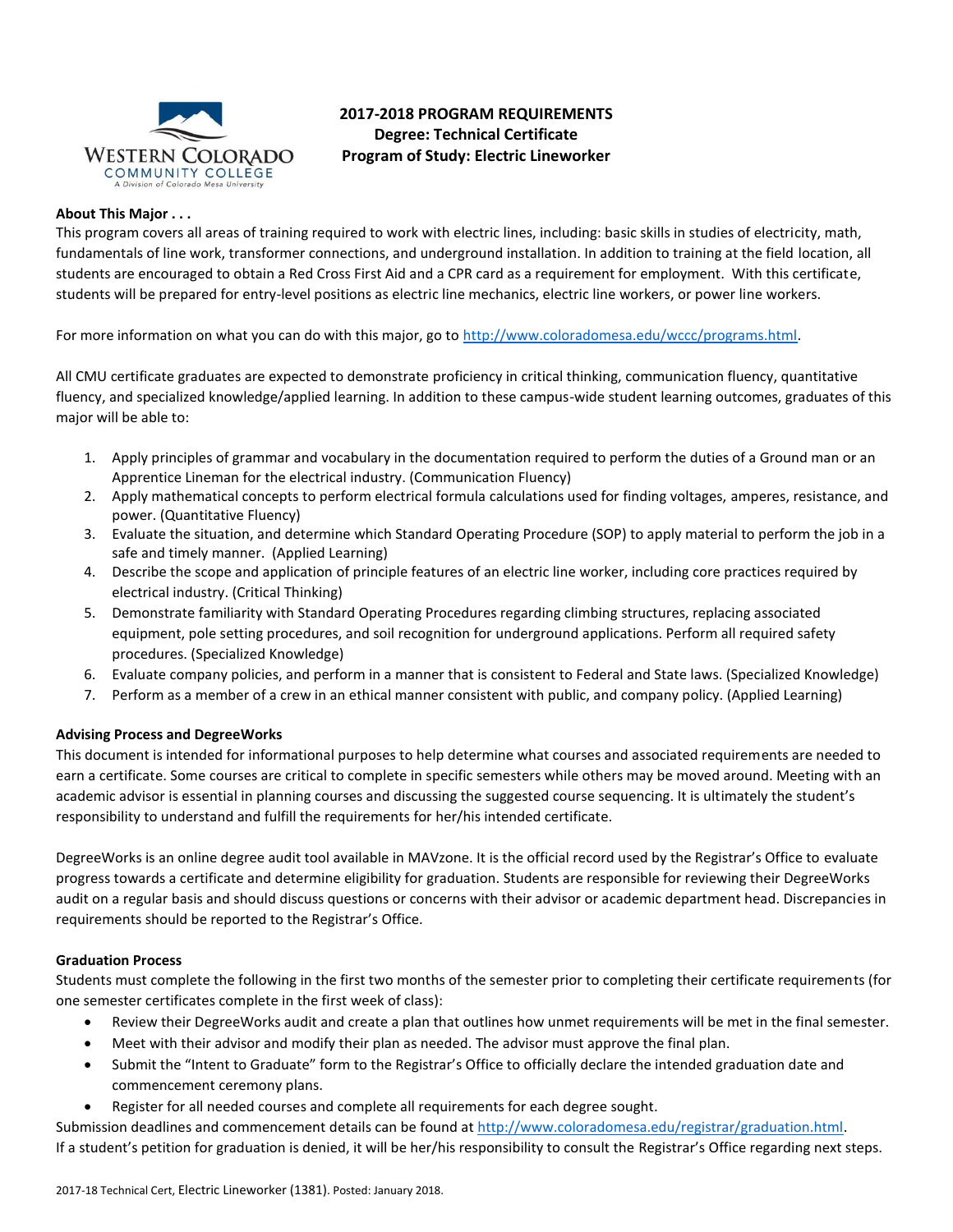# **INSTITUTIONAL CERTIFICATE REQUIREMENTS**

The following institutional requirements apply to all CMU technical certificates. Specific programs may have different requirements that must be met in addition to institutional requirements.

- Consists of 5-59 semester hours.
- Primarily 100-200 level courses.
- At least fifty percent of the credit hours must be taken at CMU.
- 2.00 cumulative GPA or higher in all CMU coursework.
- A grade lower than "C" will not be counted toward meeting the requirements.
- A course may only be used to fulfill one requirement for each degree/certificate.
- Non-traditional credit, such as advanced placement, credit by examination, credit for prior learning, cooperative education and internships, cannot exceed twenty-five percent of the semester credit hours required for a technical certificate.
- Pre-collegiate courses (usually numbered below 100) cannot be used for graduation.
- Capstone exit assessment/projects (e.g., Major Field Achievement Test) requirements are identified under Program-Specific Certificate Requirements.
- The Catalog Year determines which program sheet and certificate requirements a student must fulfill in order to graduate. Visit with your advisor or academic department to determine which catalog year and program requirements you should follow.
- See "Requirements for Undergraduate Degrees and Certificates" in the catalog for a complete list of graduation requirements.

# **PROGRAM-SPECIFIC CERTIFICATE REQUIREMENTS**

- 38 semester hours for the Technical Certificate in Electric Lineworker.
- 2.00 cumulative GPA or higher in all CMU coursework.
- Students will be encouraged to have current First Aid and CPR certification before they successfully complete the requirements of this program. This may be achieved by any of the following: (1) holding current cards; (2) obtaining American Red Cross "Standard" or "Advanced" rating and American Heart Association or equivalent certification, or (3) successfully completing KINE 265 offered by Colorado Mesa University.
- Additional expenses Students will be required to purchase or have approximately \$1000.00 in tools and personal equipment. This does not include required textbooks or an adequate pair of work boots. These costs may vary with student needs and brand or quality of tools or equipment purchased. All safety glasses must meet the minimum industry safety standard of Z-87 with side shields.

# **TECHNICAL CERTIFICATE: ELECTRIC LINEWORKER REQUIREMENTS** (38 semester hours)

- $\Box$  MATH 107 Career Mathematics (3)
- $\Box$  ELCL 120 Fundamentals of Electricity (4)
- $\Box$  ELCL 125 Job Training and Safety (2)
- $\square$  ELCL 131 Electrical Distribution Theory I (4)
- $\Box$  ELCL 131L Electrical Distribution Theory I Laboratory (4)
- $\square$  ELCL 132 Electrical Distribution Theory II (4)
- $\square$  ELCL 132L Electrical Distribution Theory II Laboratory (2)
- $\Box$  ELCL 137 Advanced Electrical Distribution (2)
- $\Box$  ELCL 137L Advanced Electrical Distribution Laboratory (4)
- $\Box$  ELCL 140 Underground Procedure (4)
- $\Box$  ELCL 140L Underground Procedure Laboratory (2)
- $\Box$  ELCL 145 Hotline Procedures (1)
- $\Box$  ELCL 145L Hotline Procedures Laboratory (2)